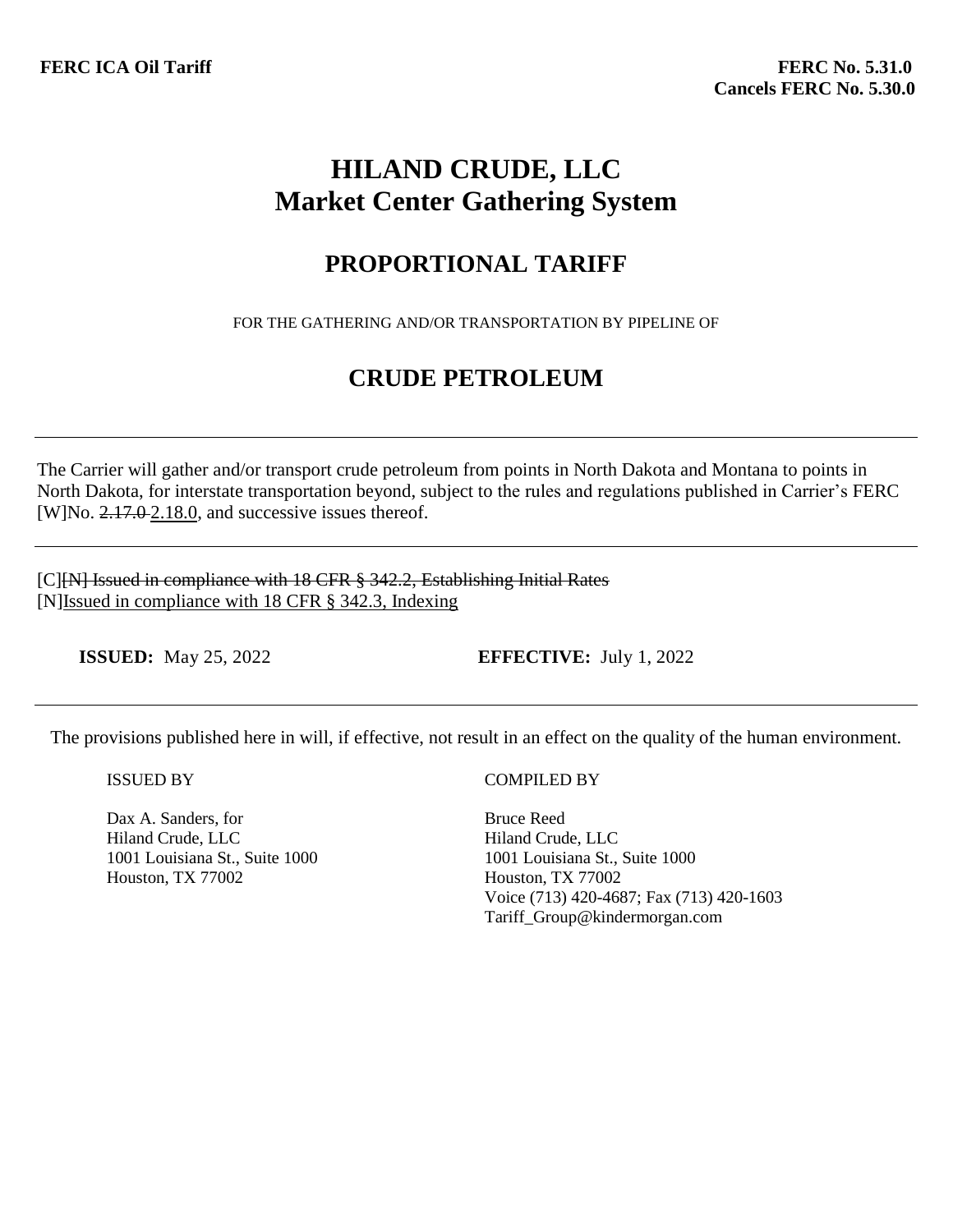#### RATE IN CENTS PER BARREL OF 42 U.S. GALLONS

|                                                         |                                   | All rates on this page are [W] increased [I] unchanged [U] unless otherwise noted. |                                                                |                                                       |                                |                                                                    |
|---------------------------------------------------------|-----------------------------------|------------------------------------------------------------------------------------|----------------------------------------------------------------|-------------------------------------------------------|--------------------------------|--------------------------------------------------------------------|
|                                                         | <b>GATHERING</b><br><b>CHARGE</b> | COMMON LINE DESTINATION CHARGE (rate in cents per barrel)                          |                                                                |                                                       |                                |                                                                    |
| ORIGIN AREAS (1)                                        | (rate in cents per                | Epping<br>Dakota Access<br>Pipeline<br>Williams                                    | Tioga Station,<br>Enbridge Beaver<br>Lodge<br>Williams County, | Trenton<br>Station, Plains<br>or Enbridge<br>Williams | Savage<br>Railport<br>Williams | <b>Bridger Four Bears</b><br>Hwy 73 or Johnson's<br>Corner Station |
| Keene,                                                  | barrel)                           | County, ND                                                                         | ND                                                             | County, ND                                            | County, ND                     | McKenzie County, ND                                                |
| McKenzie County, ND                                     | 180.06                            | N/A<br>N/A                                                                         | 118.56                                                         | 105.60                                                | 105.60                         | 17.29                                                              |
| Discount Rate                                           | 165.66                            |                                                                                    | 114.22(2)                                                      | 101.26                                                | 101.26                         | 14.39                                                              |
| Watford,<br>McKenzie County, ND                         | 191.57                            | N/A                                                                                | 118.56                                                         | 105.60                                                | 105.60                         | 17.29                                                              |
| Discount Rate                                           | 184.37(2)                         | N/A                                                                                | 114.22(2)                                                      | 101.26(2)                                             | 101.26(2)                      | 14.39(2)                                                           |
|                                                         |                                   |                                                                                    |                                                                |                                                       |                                |                                                                    |
| East Camp Creek,<br>McKenzie County, ND                 | 188.32                            | N/A                                                                                | 109.16                                                         | 97.22                                                 | 97.22                          | 42.44                                                              |
| Discount Rate                                           | 181.71(2)                         | N/A                                                                                | 105.19(2)                                                      | 93.25(2)                                              | 93.25(2)                       | 39.80(2)                                                           |
| Camp Creek,                                             |                                   | N/A                                                                                |                                                                |                                                       |                                |                                                                    |
| McKenzie County, ND                                     | 165.79                            | N/A                                                                                | 96.09                                                          | 85.59                                                 | 85.59                          | 37.35                                                              |
| Discount Rate<br>LACT Rate (3)                          | 159.96(2)                         | N/A                                                                                | 92.59(2)                                                       | 82.09(2)                                              | 82.09(2)                       | 35.02(2)                                                           |
|                                                         | 152.46                            |                                                                                    |                                                                |                                                       |                                |                                                                    |
| South Camp, Creek<br>McKenzie County, ND                | 181.20                            | N/A                                                                                | 109.16                                                         | 97.22                                                 | 97.22                          | 45.84                                                              |
| Discount Rate                                           | 174.65(2)                         | N/A                                                                                | 105.19(2)                                                      | 93.25(2)                                              | 93.25(2)                       | 45.84(2)                                                           |
| West Camp Creek,<br>McKenzie & Williams<br>counties, ND | 188.32                            | N/A                                                                                | 109.16                                                         | 97.22                                                 | 97.22                          | 42.44                                                              |
| Discount Rate                                           | 181.71(2)                         | N/A                                                                                | 105.19(2)                                                      | 93.25(2)                                              | 93.25(2)                       | 39.80(2)                                                           |
|                                                         |                                   |                                                                                    |                                                                |                                                       |                                |                                                                    |
| Bainville,<br>Roosevelt County, MT/                     |                                   |                                                                                    |                                                                |                                                       |                                |                                                                    |
| Williams County, ND                                     | 157.62                            | N/A<br>N/A                                                                         | 66.54                                                          | 32.71                                                 | 32.71                          | 82.90                                                              |
| Discount Rate                                           | 151.78(2)                         | N/A                                                                                | 63.05(2)                                                       | 29.19(2)                                              | 29.19(2)                       | 79.41 (2)                                                          |
| LACT Rate $(3)$                                         | 144.28                            |                                                                                    |                                                                |                                                       |                                |                                                                    |
| Snake Butte,<br>Roosevelt County, MT/                   |                                   |                                                                                    |                                                                |                                                       |                                |                                                                    |
| Williams County, ND                                     | 179.06                            | N/A                                                                                | 75.62                                                          | 37.15                                                 | 37.15                          | 94.20                                                              |
| Discount Rate                                           | 172.43(2)                         | N/A                                                                                | 71.62(2)                                                       | 33.18(2)                                              | 33.18(2)                       | 90.18(2)                                                           |
| Bethel,                                                 |                                   |                                                                                    |                                                                |                                                       |                                |                                                                    |
| Williams County, ND                                     | 157.62                            | N/A<br>N/A                                                                         | 66.54                                                          | 32.71                                                 | 32.71                          | 82.90                                                              |
| Discount Rate<br>LACT Rate (3)                          | 151.78(2)<br>144.28               |                                                                                    | 63.05(2)                                                       | 29.19(2)                                              | 29.19(2)                       | 79.41(2)                                                           |
|                                                         |                                   |                                                                                    |                                                                |                                                       |                                |                                                                    |
| Scandia,<br>Williams County, ND                         | 179.06                            | N/A                                                                                | 77.12                                                          | 37.86                                                 | 37.86                          | 96.06                                                              |
| Discount Rate                                           | 172.43(2)                         | N/A                                                                                | 73.06(2)                                                       | 33.82(2)                                              | 33.82(2)                       | 91.99(2)                                                           |
| Epping,                                                 |                                   |                                                                                    |                                                                |                                                       |                                |                                                                    |
| Williams County, ND                                     | 155.60                            | 68.49                                                                              | 71.69                                                          | 64.95                                                 | 64.95                          | 99.17                                                              |
| Discount Rate                                           | 155.60(2)                         | 64.14(2)                                                                           | 67.64(2)                                                       | 60.90(2)                                              | 60.90(2)                       | 95.10(2)                                                           |
| Spring Brook,<br>Williams County, ND                    | 131.26                            | 54.36                                                                              | 60.50                                                          | 54.78                                                 | 54.78                          | 83.66                                                              |
| Discount Rate                                           | 119.84(2)                         | 48.92 (2)                                                                          | 57.06(2)                                                       | 51.37(2)                                              | 51.37(2)                       | 80.23(2)                                                           |
| $LACT Rate (3)$                                         | 112.34                            |                                                                                    |                                                                |                                                       |                                |                                                                    |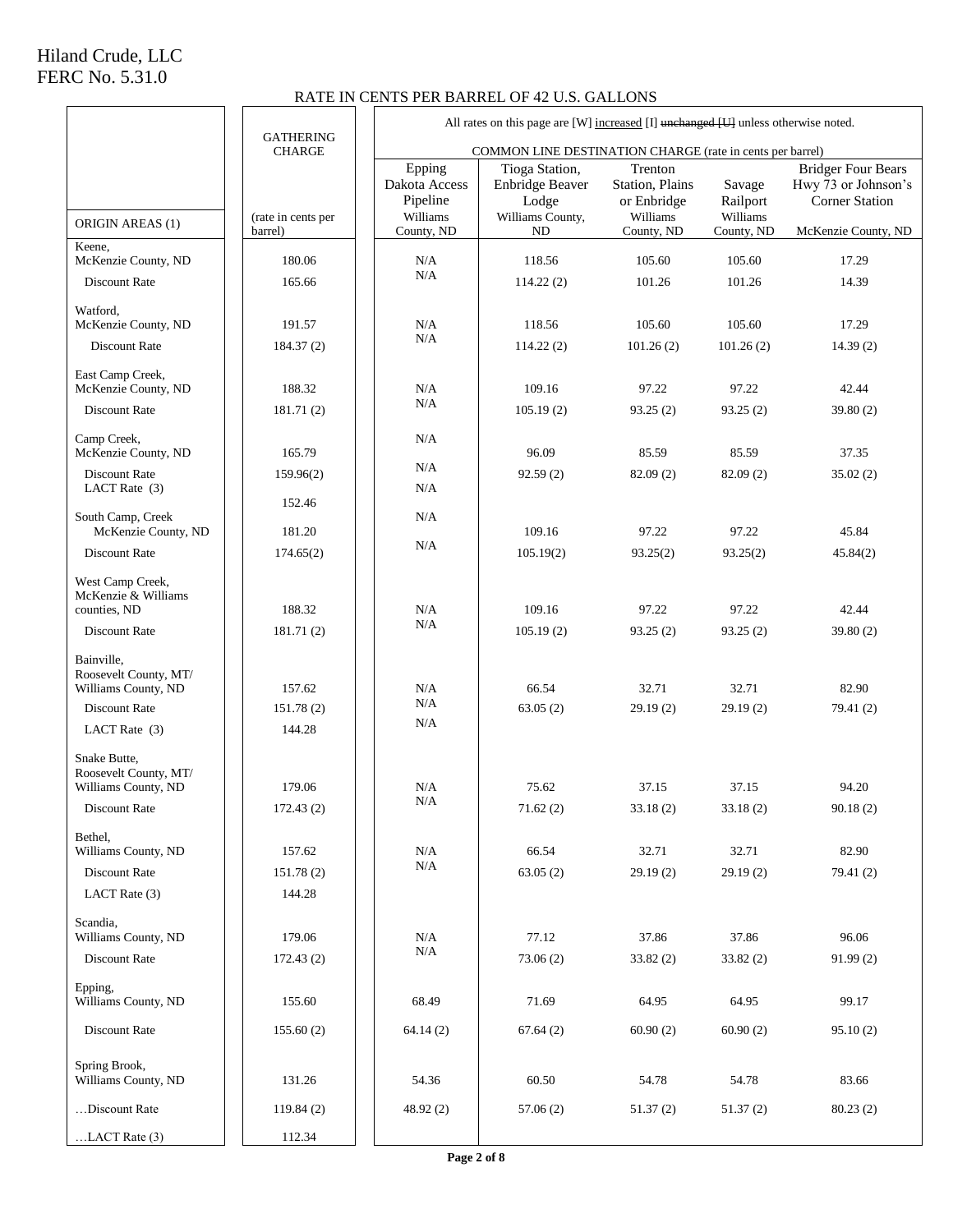# Hiland Crude, LLC

÷

FERC No. 5.31.0

|                                                                  |                                   | All rates on this page are [W] increased $[I]$ unchanged $[U]$ unless otherwise noted. |                                                                      |                                                                     |                                              |                                                                                                  |  |  |  |
|------------------------------------------------------------------|-----------------------------------|----------------------------------------------------------------------------------------|----------------------------------------------------------------------|---------------------------------------------------------------------|----------------------------------------------|--------------------------------------------------------------------------------------------------|--|--|--|
|                                                                  | <b>GATHERING</b><br><b>CHARGE</b> |                                                                                        | COMMON LINE DESTINATION CHARGE (rate in cents per barrel)            |                                                                     |                                              |                                                                                                  |  |  |  |
| ORIGIN AREAS (1)                                                 | (rate in cents per<br>barrel)     | Epping<br>Dakota Access<br>Pipeline<br>Williams<br>County, ND                          | Tioga Station,<br>Enbridge Beaver<br>Lodge<br>Williams County,<br>ND | Trenton<br>Station, Plains<br>or Enbridge<br>Williams<br>County, ND | Savage<br>Railport<br>Williams<br>County, ND | <b>Bridger Four Bears</b><br>Hwy 73 or Johnson's<br><b>Corner Station</b><br>McKenzie County, ND |  |  |  |
| Spring Brook East                                                |                                   |                                                                                        |                                                                      |                                                                     |                                              |                                                                                                  |  |  |  |
| Williams County, ND                                              | 152.52                            | 43.48                                                                                  | 70.30                                                                | 63.66                                                               | 63.66                                        | 97.22                                                                                            |  |  |  |
| Discount Rate<br>$LACT Rate(3)$                                  | 139.27(2)<br>129.34               | 38.05(2)                                                                               | 66.32(2)                                                             | 59.68 $(2)$                                                         | 59.68 $(2)$                                  | 93.25(2)                                                                                         |  |  |  |
| White Earth South<br>Mountrail County, ND<br>Discount Rate       | 156.49<br>150.80(2)               | N/A<br>N/A                                                                             | 17.08<br>0.00                                                        | 77.40<br>73.97(2)                                                   | 77.40<br>73.97(2)                            | 93.68<br>90.26(2)                                                                                |  |  |  |
| <b>LACT</b> Rate                                                 | 143.30                            | N/A                                                                                    |                                                                      |                                                                     |                                              |                                                                                                  |  |  |  |
| White Earth North<br>Mountrail County, ND<br>Discount Rate       | 167.89<br>162.17(2)               | N/A<br>N/A                                                                             | 17.08<br>0.00                                                        | 77.40<br>73.97(2)                                                   | 77.40<br>73.97(2)                            | 93.68<br>90.26(2)                                                                                |  |  |  |
| LACT Rate (3)                                                    | 154.67                            | N/A                                                                                    |                                                                      |                                                                     |                                              |                                                                                                  |  |  |  |
| ITT New Town Terminal,<br>Mountrail, ND<br>$(0-2999$ bpd)        | N/A                               | N/A                                                                                    | 99.48                                                                | 193.10                                                              | 193.10                                       | 213.70                                                                                           |  |  |  |
| Discount Rate<br>(per following volume<br>schedule)              | N/A                               | N/A                                                                                    |                                                                      |                                                                     |                                              |                                                                                                  |  |  |  |
| 3000-4999 bpd                                                    | N/A                               | N/A                                                                                    | 92.83                                                                | 186.47                                                              | 186.47                                       | 207.08                                                                                           |  |  |  |
| 5000-7499 bpd                                                    | N/A                               | N/A                                                                                    | 86.20                                                                | 179.85                                                              | 179.85                                       | 200.44                                                                                           |  |  |  |
| 7500-9999 bpd                                                    | N/A                               | N/A                                                                                    | 72.97                                                                | 166.58                                                              | 166.58                                       | 187.18                                                                                           |  |  |  |
| 10000-14999 bpd                                                  | N/A                               | N/A                                                                                    | 66.32                                                                | 159.95                                                              | 159.95                                       | 180.56                                                                                           |  |  |  |
| 15000 and<br>greater bpd                                         | N/A                               | N/A                                                                                    | 59.68                                                                | 153.35                                                              | 153.35                                       | 173.92                                                                                           |  |  |  |
| Tioga Station,<br>Williams County, ND                            | $\rm N/A$                         | $\rm N/A$                                                                              | $\rm N/A$                                                            | 93.63                                                               | 93.63                                        | 114.22                                                                                           |  |  |  |
| Arrow Midstream,<br>McKenzie County, ND                          | N/A                               | N/A                                                                                    | 126.76                                                               | 110.91                                                              | 110.91                                       | 21.61                                                                                            |  |  |  |
| Johnson's Corner Station,<br>McKenzie County, ND                 | N/A                               | N/A                                                                                    | 126.76                                                               | 110.91                                                              | 110.91                                       | 21.61                                                                                            |  |  |  |
| ITT Terminal Dore Station,<br>McKenzie County, ND                | N/A                               | N/A                                                                                    | 122.44                                                               | 71.69                                                               | 71.69                                        | 113.80                                                                                           |  |  |  |
| Trenton Station,<br>Williams County, ND                          | N/A                               | N/A                                                                                    | 77.12                                                                | N/A                                                                 | 37.86                                        | 96.06                                                                                            |  |  |  |
| <b>ITT Terminal Alexander</b><br>Station,<br>McKenzie County, ND | N/A                               | N/A                                                                                    | 120.71                                                               | 109.25                                                              | 109.25                                       | 106.21                                                                                           |  |  |  |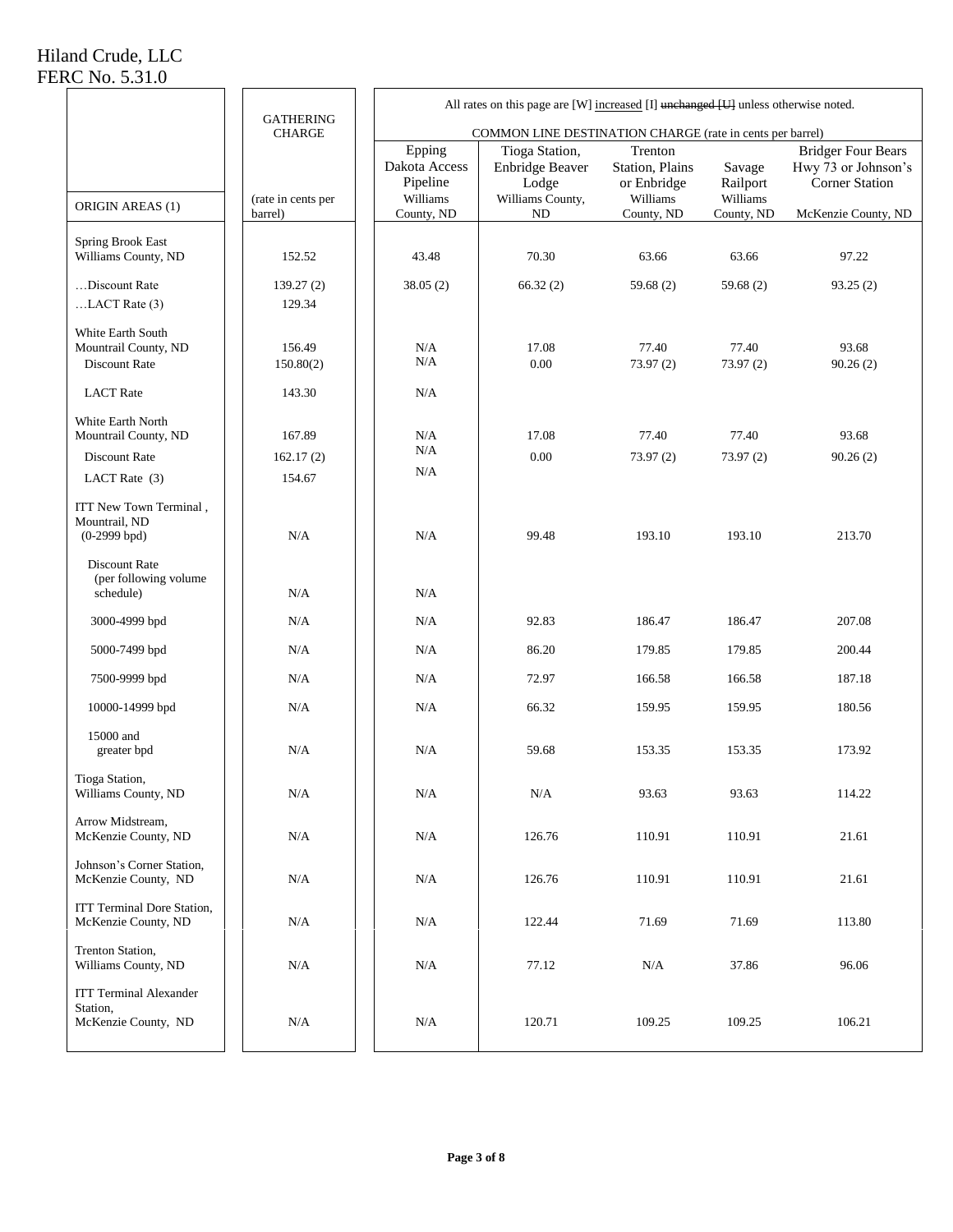#### RATE IN CENTS PER BARREL OF 42 U.S. GALLONS

|                                                                               | All rates on this page are [W] increased [I] unchanged [U] unless otherwise noted.                           |                                                                       |                                                       |                                                                                                                    |                                                                                                                                                         |
|-------------------------------------------------------------------------------|--------------------------------------------------------------------------------------------------------------|-----------------------------------------------------------------------|-------------------------------------------------------|--------------------------------------------------------------------------------------------------------------------|---------------------------------------------------------------------------------------------------------------------------------------------------------|
| ORIGIN AREAS (1)                                                              | Independent<br>Trading and<br>Transportation<br><b>Terminal at Dore</b><br>Station<br>McKenzie County,<br>ND | Crestwood Crude<br>Logistics LLC,<br>Epping<br>Williams County,<br>ND | Plains Manitou<br>Terminal<br>Mountrail County,<br>ND | <b>Independent Trading</b><br>and Transportation<br>Terminal at New Town<br><b>Station</b><br>Mountrail County, ND | <b>Independent Trading</b><br>and Transportation<br><b>Terminal Alexander</b><br>Station, NorthStar<br><b>Alexander Terminal</b><br>McKenzie County, ND |
|                                                                               |                                                                                                              |                                                                       |                                                       |                                                                                                                    |                                                                                                                                                         |
| Keene,<br>McKenzie County, ND                                                 | 116.69                                                                                                       | 109.16                                                                | 131.81                                                | 218.03                                                                                                             | 129.42                                                                                                                                                  |
| Discount Rate                                                                 | 112.35(2)                                                                                                    | 105.19(2)                                                             | 127.50(2)                                             | (4)                                                                                                                | 125.23(2)                                                                                                                                               |
| Watford,                                                                      |                                                                                                              |                                                                       |                                                       |                                                                                                                    |                                                                                                                                                         |
| McKenzie County, ND                                                           | 113.80                                                                                                       | 109.16                                                                | 131.81                                                | 218.03                                                                                                             | 126.63                                                                                                                                                  |
| Discount Rate                                                                 | 109.46(2)                                                                                                    | 105.19(2)                                                             | 127.50(2)                                             | (4)                                                                                                                | 122.47(2)                                                                                                                                               |
| East Camp Creek,                                                              |                                                                                                              |                                                                       |                                                       |                                                                                                                    |                                                                                                                                                         |
| McKenzie County, ND                                                           | 92.83                                                                                                        | 109.16                                                                | 122.42                                                | 208.64                                                                                                             | 106.46                                                                                                                                                  |
| Discount Rate                                                                 | 88.88 (2)                                                                                                    | 105.19(2)                                                             | 118.45(2)                                             | (4)                                                                                                                | 102.63(2)                                                                                                                                               |
| Camp Creek,                                                                   | 81.71                                                                                                        | 94.21                                                                 | 107.55                                                | 181.95                                                                                                             | 95.54                                                                                                                                                   |
| McKenzie County, ND<br>Discount Rate                                          | 78.23(2)                                                                                                     | 90.78(2)                                                              | 104.04(2)                                             | (4)                                                                                                                | 92.09(2)                                                                                                                                                |
|                                                                               |                                                                                                              |                                                                       |                                                       |                                                                                                                    |                                                                                                                                                         |
| South Camp Creek,<br>McKenzie County, ND                                      | 92.83                                                                                                        | 109.16                                                                | 122.42                                                | 208.64                                                                                                             | 106.46                                                                                                                                                  |
| Discount Rate                                                                 | 88.88(2)                                                                                                     | 105.19(2)                                                             | 118.45(2)                                             | (4)                                                                                                                | 102.63(2)                                                                                                                                               |
| West Camp Creek,<br>McKenzie & Williams<br>counties, ND                       | 92.83                                                                                                        | 109.16                                                                | 122.42                                                | 208.64                                                                                                             | 106.46                                                                                                                                                  |
| Discount Rate                                                                 | 88.88 (2)                                                                                                    | 105.19(2)                                                             | 118.45(2)                                             | (4)                                                                                                                | 102.63(2)                                                                                                                                               |
| Bainville,<br>Roosevelt County, MT/<br>Williams County, ND<br>Discount Rate   | 61.88<br>58.38 (2)                                                                                           | 53.80<br>50.36(2)                                                     | 78.01<br>74.50(2)                                     | 152.39<br>(4)                                                                                                      | 76.07<br>72.64(2)                                                                                                                                       |
| Snake Butte,<br>Roosevelt County, MT/<br>Williams County, ND<br>Discount Rate | 70.30<br>66.32(2)                                                                                            | 62.32<br>58.36(2)                                                     | 88.88<br>84.89 (2)                                    | 175.07<br>(4)                                                                                                      | 88.06<br>84.09(2)                                                                                                                                       |
| Bethel,                                                                       |                                                                                                              |                                                                       |                                                       |                                                                                                                    |                                                                                                                                                         |
| Williams County, ND                                                           | 81.71                                                                                                        | 53.80                                                                 | 78.01                                                 | 152.39                                                                                                             | 95.54                                                                                                                                                   |
| Discount Rate                                                                 | 78.23 (2)                                                                                                    | 50.36(2)                                                              | 74.50(2)                                              | (4)                                                                                                                | 92.09(2)                                                                                                                                                |
|                                                                               |                                                                                                              |                                                                       |                                                       |                                                                                                                    |                                                                                                                                                         |
| Scandia,                                                                      |                                                                                                              |                                                                       |                                                       |                                                                                                                    |                                                                                                                                                         |
| Williams County, ND                                                           | 94.72                                                                                                        | 62.32                                                                 | 90.37                                                 | 176.59                                                                                                             | 108.24                                                                                                                                                  |
| Discount Rate                                                                 | 90.64(2)                                                                                                     | 58.36 (2)                                                             | 86.32 (2)                                             | (4)                                                                                                                | 104.35(2)                                                                                                                                               |
| Epping,<br>Williams County, ND                                                | 115.42                                                                                                       | 57.04                                                                 | 84.96                                                 | 171.21                                                                                                             | 128.17                                                                                                                                                  |
| Discount Rate                                                                 | 110.93(2)                                                                                                    | 53.06(2)                                                              | 80.89 (2)                                             | (4)                                                                                                                | 123.88 (2)                                                                                                                                              |
|                                                                               |                                                                                                              |                                                                       |                                                       |                                                                                                                    |                                                                                                                                                         |
| Spring Brook,<br>Williams County, ND                                          | 97.36                                                                                                        | 42.24                                                                 | 71.90                                                 | 146.09                                                                                                             | 110.89                                                                                                                                                  |
| Discount Rate                                                                 | 93.60(2)                                                                                                     | 30.82(2)                                                              | 68.48(2)                                              | (4)                                                                                                                | 107.17(2)                                                                                                                                               |
|                                                                               |                                                                                                              |                                                                       |                                                       |                                                                                                                    |                                                                                                                                                         |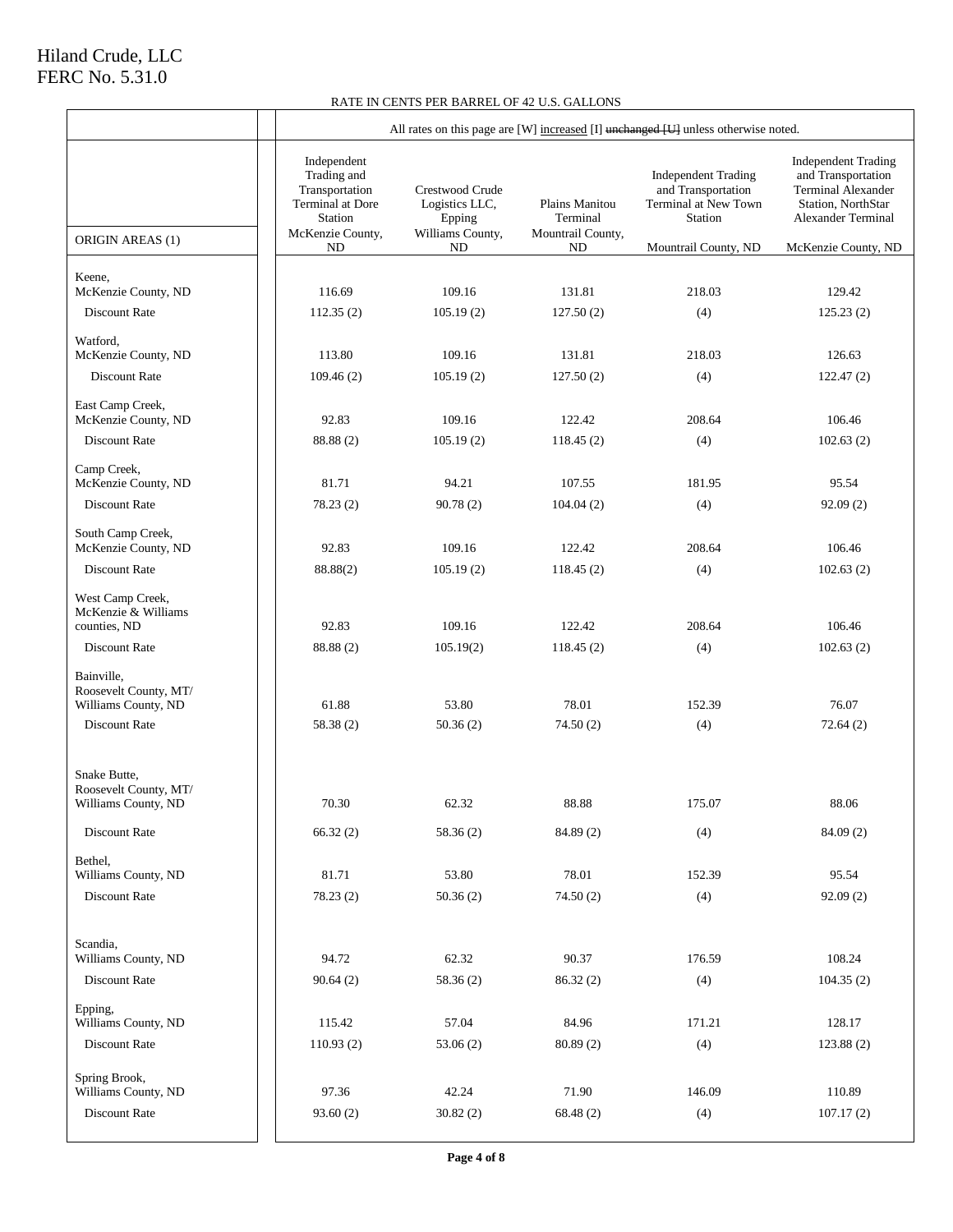|                                                                                                                  | All rates on this page are [W] increased [I] unchanged [U] unless otherwise noted.                                 |                                                                       |                                                               |                                                                                                                    |                                                                                                                                                         |  |
|------------------------------------------------------------------------------------------------------------------|--------------------------------------------------------------------------------------------------------------------|-----------------------------------------------------------------------|---------------------------------------------------------------|--------------------------------------------------------------------------------------------------------------------|---------------------------------------------------------------------------------------------------------------------------------------------------------|--|
| ORIGIN AREAS (1)                                                                                                 | Independent<br>Trading and<br>Transportation<br>Terminal at Dore<br><b>Station</b><br>McKenzie County,<br>$\rm ND$ | Crestwood Crude<br>Logistics LLC,<br>Epping<br>Williams County,<br>ND | Plains Manitou<br>Terminal<br>Mountrail County,<br>${\rm ND}$ | <b>Independent Trading</b><br>and Transportation<br>Terminal at New Town<br><b>Station</b><br>Mountrail County, ND | <b>Independent Trading</b><br>and Transportation<br><b>Terminal Alexander</b><br>Station, NorthStar<br><b>Alexander Terminal</b><br>McKenzie County, ND |  |
| Spring Brook East                                                                                                |                                                                                                                    |                                                                       |                                                               |                                                                                                                    |                                                                                                                                                         |  |
| Williams County, ND                                                                                              | 113.16                                                                                                             | 49.07                                                                 | 83.56                                                         | 169.77                                                                                                             | 128.08                                                                                                                                                  |  |
| <b>Discount Rate</b>                                                                                             | 108.75(2)                                                                                                          | 35.81(2)                                                              | 79.59(2)                                                      | (4)                                                                                                                | 123.81(2)                                                                                                                                               |  |
| White Earth South,<br>Mountrail County, ND                                                                       | 100.16                                                                                                             | 53.50                                                                 | 0.00                                                          | 85.37                                                                                                              | 113.56                                                                                                                                                  |  |
| <b>Discount Rate</b>                                                                                             | 96.74(2)                                                                                                           | 50.08(2)                                                              | 0.00                                                          | (4)                                                                                                                | 110.22(2)                                                                                                                                               |  |
| White Earth North.<br>Burke County, ND                                                                           | 100.16                                                                                                             | 53.50                                                                 | 0.00                                                          | 85.37(5)                                                                                                           | 113.56                                                                                                                                                  |  |
| Discount Rate                                                                                                    | 96.74(2)                                                                                                           | 50.08(2)                                                              | 0.00                                                          | (4)                                                                                                                | 110.22(2)                                                                                                                                               |  |
| ITT New Town Terminal,<br>Mountrail, ND<br>$(0-2999$ bpd)<br>Discount Rate<br>(per following volume<br>schedule) | 221.90                                                                                                             | 156.52                                                                | 112.73                                                        | N/A                                                                                                                | 230.69                                                                                                                                                  |  |
| 3000-4999 bpd                                                                                                    | 215.28                                                                                                             | 149.88                                                                | 106.10                                                        | N/A                                                                                                                | 224.31                                                                                                                                                  |  |
| 5000-7499 bpd                                                                                                    | 208.65                                                                                                             | 143.25                                                                | 99.48                                                         | N/A                                                                                                                | 217.92                                                                                                                                                  |  |
| 7500-9999 bpd                                                                                                    | 195.41                                                                                                             | 129.99                                                                | 86.20                                                         | N/A                                                                                                                | 205.17                                                                                                                                                  |  |
| 10000-14999 bpd                                                                                                  | 188.75                                                                                                             | 123.35                                                                | 79.59                                                         | N/A                                                                                                                | 198.79                                                                                                                                                  |  |
| 15000 and<br>greater bpd                                                                                         | 182.13                                                                                                             | 116.72                                                                | 72.97                                                         | N/A                                                                                                                | 192.40                                                                                                                                                  |  |
| Tioga Station,<br>Williams County, ND                                                                            | 122.44                                                                                                             | 57.04                                                                 | 13.26                                                         | 99.48 (4)                                                                                                          | 134.94                                                                                                                                                  |  |
| Arrow Midstream,<br>McKenzie County, ND                                                                          | 115.23                                                                                                             | 110.07                                                                | 140.01                                                        | 226.24(4)                                                                                                          | 128.02                                                                                                                                                  |  |
| Johnson's Corner Station,<br>McKenzie County, ND                                                                 | 115.23                                                                                                             | 110.07                                                                | 140.01                                                        | 226.24(4)                                                                                                          | 128.02                                                                                                                                                  |  |
| ITT Terminal Dore Station,<br>McKenzie County, ND                                                                | N/A                                                                                                                | 115.42                                                                | 135.70                                                        | 221.90 (4)                                                                                                         | 84.60                                                                                                                                                   |  |
| Trenton Station,<br>Williams County, ND                                                                          | 71.69                                                                                                              | 62.32                                                                 | 90.37                                                         | 176.59(4)                                                                                                          | 86.10                                                                                                                                                   |  |
| ITT Terminal Alexander Station,<br>McKenzie County, ND                                                           | 105.05                                                                                                             | 118.64                                                                | 133.18                                                        | 214.36(4)                                                                                                          | N/A                                                                                                                                                     |  |

Exceptions to Section 80 (b) of Carrier's rules and regulations tariff:

From the net quantities determined for acceptance, a further deduction of one quarter of 1% (0.25%) will be made to cover evaporation and loss during gathering and / or transportation, in lieu of Section 80 (b) of Carrier's rules and regulations tariff.

Barrels received by Market Center Gathering System from third party pipelines at Arrow Midstream and delivered directly into the Bridger Four Bears Injection System will have a deduction of 0.05% in lieu of Section 80 (b) of Carrier's rules and regulations tariff.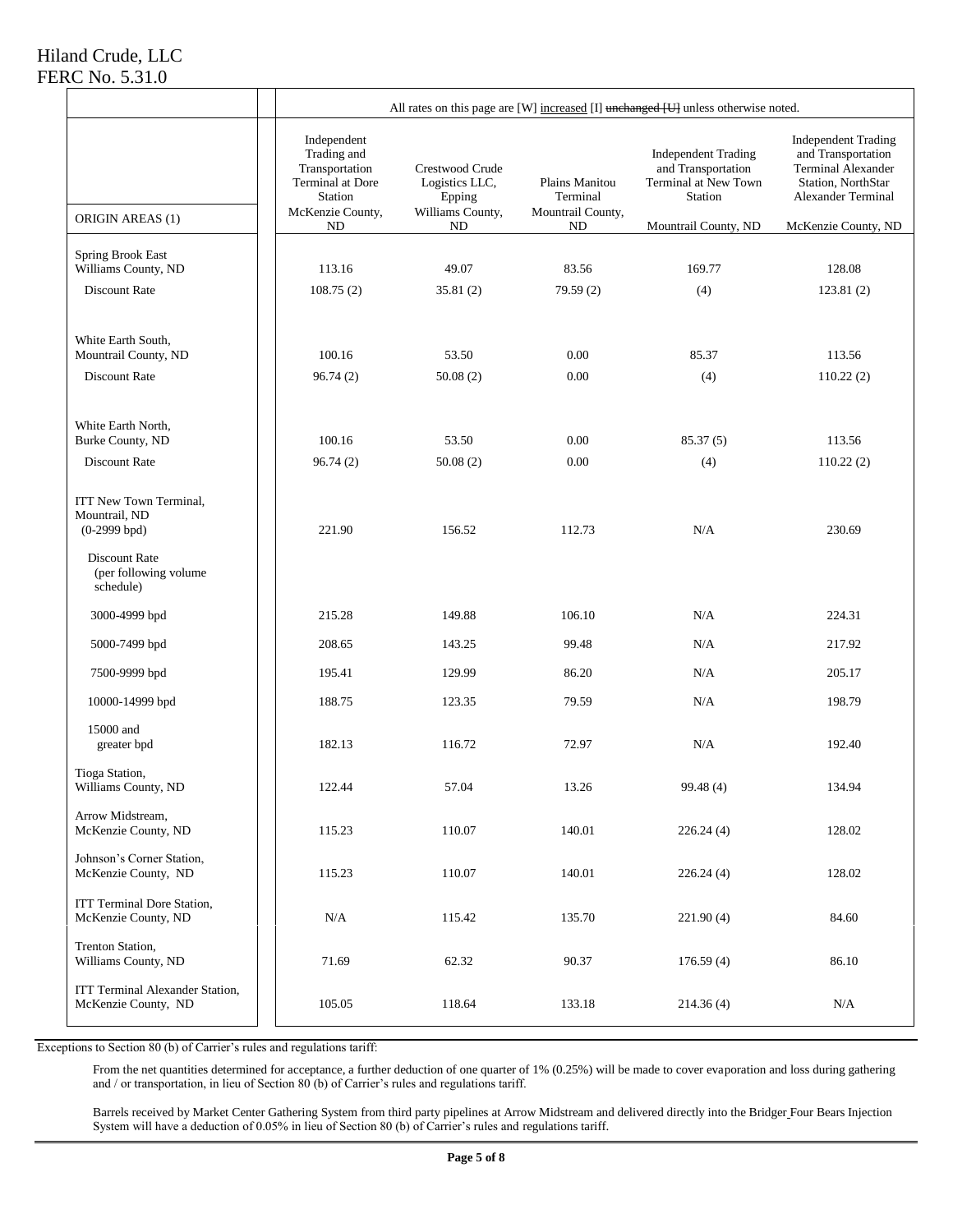(1) Origin Areas precisely defined by ND and MT township maps as follows:

Keene includes ND Townships 149N Ranges 95W & 96W, Township 150N Ranges 95W & 96W and Township 151N Ranges 95W & 96W.

Watford includes ND Township 148N Range 97W, sections 4 through 9, sections 16 through 21, and sections 28 through 33; Township 148N Ranges 98W & 99W, Township 149N Ranges 97W & 98W, 150N Ranges 97W & 98W, Township 151N Ranges 97W, 98W & 99W and Township 152N Ranges 96W sections 4 through 9, sections 16 through 21 and sections 28 through 33, 97W & 98W; Township 153N Ranges 96W & 97W sections 5.7, 8 and 9; 19 and 20, sections 29 through 32; Township 153N Range 98W sections 24 through 26, and sections 34 through 36; Township 154N Range 97W, Sections 33 and 34.

East Camp Creek includes ND Townships 150N ranges 99W & 100W, Township 150N Range 101W sections 1, 12, 13, 24, 25, 36; Township 151N Range 100W Section 1, east half of section 2, sections 8 through 36; Township 152N Range 99W and 100W sections 12,13, east half and NW quarter of section 14, east half of section 23, all of sections 24 and 25, east half of 26, east half of 35, all of 36; Township 153N Range 98W sections 32 and 33.

Camp Creek includes ND Township 151N Range 100W west half of section 2 and sections 3 through 6, Township 151N Range 101W sections 1 and 2; Townships 152N Range 100W SW quarter of section 14, all of sections 15 through 22, west half of 23, west half of 26, all of sections 27 through 34, and west half of 35; Range 101W sections 1, 2, 11, 12, 13, 14, 23, 24, 25, 26, 35, 36; Township 153N, Range 100W southwest quarter of the southwest quarter of section 6, southwest half of section 7, all of 18 and 19, all of 30 and 31, southwest half of 32, Range 101W southwest half of section 1, east half of section 2, east half of section 11, all of 12 and13, east half of 14, east half of 23, all of 24 and 25 and east half of section 26.

South Camp Creek includes ND Townships 150N Range 102W sections 5, 8, 17 through 20; Range 103W sections 1 through 28 and 33 through 36; Township 151N, Range 102W sections 30 and 31; Range 103W sections 25, 26, 27, 29, 32 and 34 through 36.

West Camp Creek includes ND Townships 152N Range 101W sections 3 through 10, sections 15 through 22, sections 27 through 34, all of Range 102W and 103W, and Range 104W Section 36, Township 153N Range 101W west half of section 2, all of section 3 through 10, west half of section 11, west half of section 14, all of section 15 through 22, west half of section 23, west half of section 26, all of section s 27 through 36, all of 102W and 103W, and sections 34, 35, 36 of 104W;Township 154N Range 102W sections 25 through 36; and Township 154N Range 103W sections 25, 26, 35 and 36.

Bainville includes ND Township 153N Range 104W sections 1 through 3, sections 10 through 15, sections 22 through 27, Township 154N Range 104W sections 15, 22, 25 through 27, sections 34 through 36; MT Townships 27N Range 59E, sections 1 through 34 and section 36 of 58E and Township 26N Range 58E section 1, Township 27N Range 57E sections 1, 11, 12, 13, 15, 24, 25, and 36; Township 28N Range 59E sections 19 through 36, Township 28 N Range 58E sections 7 through 10, sections 15 through 36, Township 28N Range 57E sections 12, 13, 24, 25, 36.

Snake Butte includes ND Township 154N Range 103W sections 3 through 10, sections 15 through 22, and sections 27 through 34, Township 154N Range 104W sections 1 through 3, sections 10 through 14, and sections 23 and 24, Township 155N Range 103W sections 15 through 22, and sections 27 through 34, Township 155N Range 104W sections 13 through 15, sections 22 through 27 and sections 34 through 36; MT Township 28N Range 59E sections 1 through 18, Township 28N Range 58E sections 1 through 6, and sections 11 through 14; Township 28N Range 57E section 1; Township 29N Range 59E sections 4 through 9, sections 16 through 21, sections 28 through 33; all of Township 29N Range 58E; Township 29N Range 59E sections 1 through 3, sections 10 through 15, sections 22 through 27 and sections 34 through 36; Township 30N Range 59E sections 28 through 33; Township 30N Range 58E sections 25 through 36; and Township 30N Range 57E sections 25 through 27 and sections 34 through 36.

Bethel includes ND Township 155N Range 100W sections 6, 7, 18 and 19; Township 155N Range 101W sections 1 through 24 and sections 27 through 30; Township 155N Range 102W sections 1 through 30; Township 155N Range 103W sections 1 through 14 and sections 23 through 26; Township 155N Range 104W sections 1 through 3 and sections 10 through 12; Township 156N Range 100W sections 7, 18, 19, 30 and 31; Township 156N 101W sections 3 through 36; Township 156N ranges 102W and 103W; Township 156N Range 104W sections 1 through 3, sections 10 through 15, sections 22 through 27, sections 34 through 36; Township 157N Range 100W section 31; Township 157N Range 101W sections 31 through 36; Township 157N Range 102W sections 25 through 28, sections 31 through 36; Township 157N Range 103W sections 19 through 36.

Scandia includes ND Township 156N Range 100W section 6; Township 156N Range 101W section 1 and 2; Township 157N Range 100 W sections 3 through 10, sections 15-22, sections 27 through 30 and sections 32 through 34; Township 157 North Range 101W sections 1 through 30; Township 157N Range 102W sections 1 through 24, sections 29 and 30; Township 157N Range 103W sections 1 through 18; Township 158 N Range 100W sections 3 through 10, sections 15 through 22 and sections 27 through 34; all of Township 158N Range 101W; all of Township 158N ranges 102W and 103W, MT Township 31N Range 58 sections 1 through 4, sections 9 through 16, sections 21 through 28 and sections 32 through 36; Township 31N Range 59E sections 4 through 9, sections 16 through 21 and sections 28 through 33; Township 32N Range 59E sections 16, 21, 28 and 31 through 33.

Epping includes ND Township 154N Range 97W sections 2 through 6, sections 7 through 9 north of state highway 1804, section 10 and 11 and portions of 14 and 15 north of state highway 1804; Township 154N Range 98W sections 1 through 10, sections 11 and 12 north of state highway 1804, section 15 north of state highway 1804, 16, 17 north of state highway 1804 and 18; Township 154N Range 99W sections 1 through 18; Township 154N Range 100W sections 1 through 6, sections 8 through 17; Township 155N ranges 97W through 99W and 100W sections 1 through 5, sections 8 through 17, sections 20 through 36; Township 156N Range 98W through 99W and Range 100W sections 1 through 5, 8 through 17, 20 through 29 and 32 through 36; Township 157N Range 98W through 99W and Range 100W sections 1, 2, 11 through 14,16, 23 through 26, 35 and 36; Township 158N, Range 98W, sections 31 through 36.

Spring Brook includes ND Township 153N Range 98W sections 3 through 10, sections 15 through 22, with southern and eastern borders defined by Lake Sakakawea (Missouri River);Township 153N Range 99W sections 1 through 13, 16 through 21, sections 29 through 31, with southern borders defined by Lake Sakakawea; Township 153N Range 100W sections 1 through 4, 9 through 16, sections 21 through 27, 34 through 36 with southern and western borders defined as water's edge; Township 154N Range 97W sections 7 through 9 with northern border defined as state highway 1804, sections 14 and 15 with northern border defined as state highway 1804, sections 16 through 21 with southern border defined by Lake Sakakawea (Missouri River); Township 154N Range 98W sections 11 through 15 with northern border defined as state highway 1804, sections 19 through 21 with northern border defined as state highway 1804, sections 22 through 36; Township 154N Range 99W sections 19 through 36; Township 154N Range 100W sections 20 through 29 and sections 32 through 36.

Spring Brook East includes ND Township 153N Range 99W Sections 14, 15, 22 through 24 and 28

White Earth South includes ND Township 153N Range 93W sections1 through 16, sections 22 through 26 and section 36 with southern border defined as northern edge of Lake Sakakawea (Missouri River); Township 154N, Range 93W and 94W sections 1 through 28 and sections 35 and 36 with southern border defined as northern edge of Lake Sakakawea (Missouri River); Township 155N, Range 93W and the east half of Range 94W, Township 156N, ranges 92W and 93W and the east half of 94W; Township 157N Range 91W sections 6, 7, 18, 19, Range 92W and 93W; Township158N Range 91W sections 6, 7, 18, 19, 30 and 31, Range 92W and 93W.

White Earth North includes; Township 159N Range 91W sections 6, 7, 19, 30 and 31, Range 92W and 93W; Township 160N Range 91W sections 6,7,18, 19, 30, 31, Range 92W and 93W, and Range 94W sections 1, 11 through 14, 23 through 26, 36; Township 161N Range 92W sections 31 through 36, and Range 93W sections 33 through 36.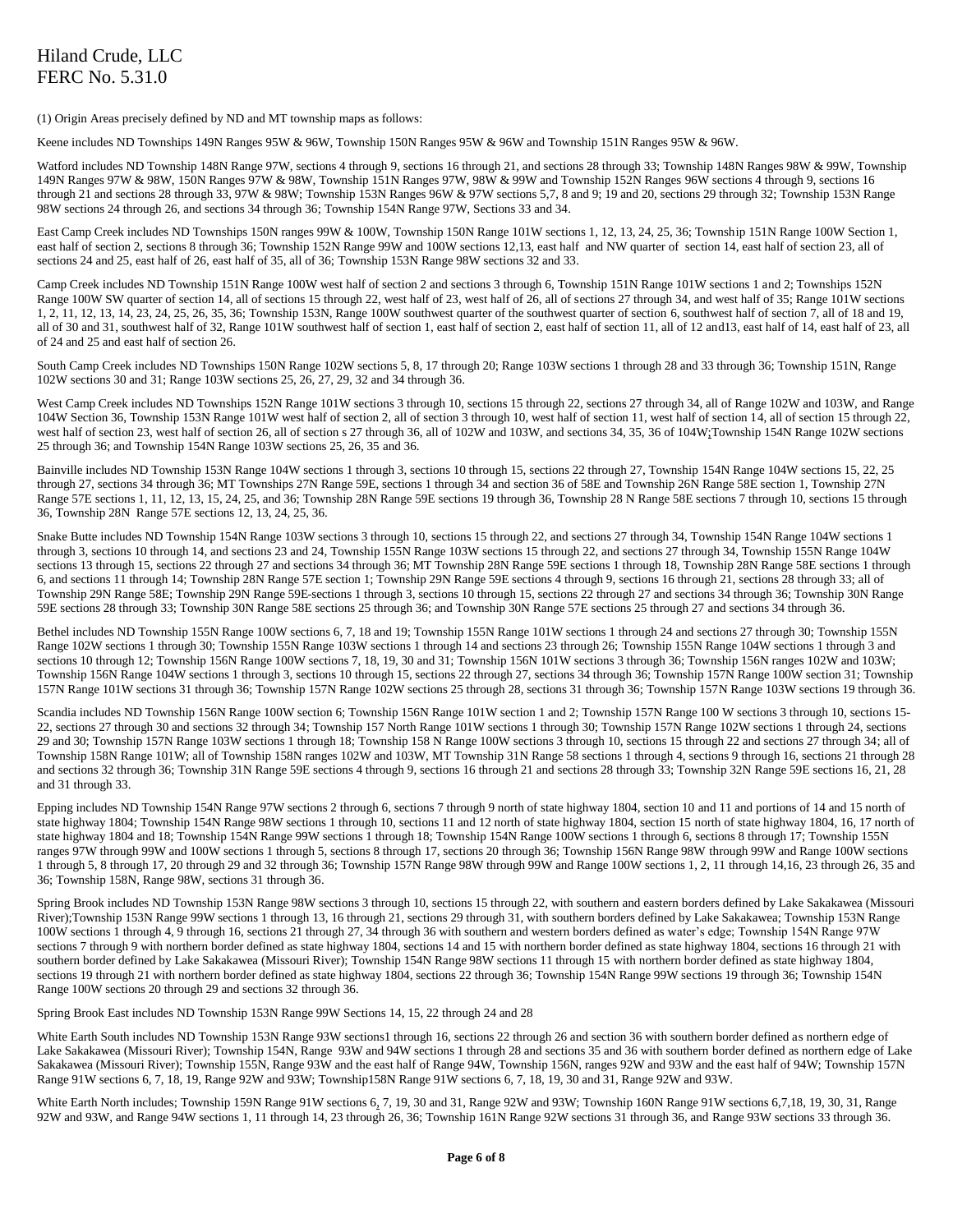(2) Discount rates shall apply to all barrels shipped from production committed to Market Center Gathering System under contract in which the shipper makes one or more of the following commitments: (i) a commitment to ship at least 15 million barrels, (ii) a commitment, for a minimum term of at least ten (10) years, of production from acreage totaling at least 170,000 acres, or (iii) a commitment, for a minimum term of at least ten (10) years, of production from 25 or more wells to be drilled horizontally for shipment on the Market Center Gathering System such that initial production may be delivered to the pipeline. When any such committed shipper has delivered 26 million barrels to Market Center Gathering System the additional barrels shipped above the 26 million barrel threshold shall receive an additional **[U]** \$0.15/barrel reduction in the applicable discount rate. Exception: The aforementioned commitments are not applicable if the destination or origin is New Town Station. See New Town Station destination discounts below. See New Town origin discounts in rate table above.

(3) Otherwise applicable discount rate Gathering Charges shall be reduced by **[U]** seven and one-half cents (\$0.075) per barrel from origin gathering points in Camp Creek, Bainville, Bethel, White Earth South, White Earth North, Spring Brook, and Spring Brook East for all barrels gathered through a producer supplied, operated and well maintained LACT unit located at a lease tank battery.

(4) Discount rates to New Town Station are charged based on the volume sliding scale listed in the table below. All shippers qualify for these discount rates based on the volumes that they are shipping to the New Town Station:

|                                          |                  | VOLUME DISCOUNT DESTINATION CHARGES APPLICABLE TO THE<br>NEW TOWN STATION DESTINATION       |                  |                    |                          |  |
|------------------------------------------|------------------|---------------------------------------------------------------------------------------------|------------------|--------------------|--------------------------|--|
|                                          |                  | RATE IN CENTS PER BARREL OF 42 U.S. GALLONS                                                 |                  |                    |                          |  |
|                                          |                  | All rates on this page are [W] increased [I] $\theta$ increased [U] unless otherwise noted. |                  |                    |                          |  |
| <b>ORIGIN AREAS (1)</b>                  | 3000-4999<br>bpd | 5000-7499<br>bpd                                                                            | 7500-9999<br>bpd | 10000-14999<br>bpd | 15000 and<br>greater bpd |  |
| Keene                                    | 207.08           | 200.44                                                                                      | 187.18           | 180.56             | 173.92                   |  |
| Watford                                  | 207.08           | 200.44                                                                                      | 187.18           | 180.56             | 173.92                   |  |
| East Camp Creek                          | 198.02           | 191.41                                                                                      | 178.14           | 171.50             | 164.86                   |  |
| Camp Creek                               | 172.72           | 167.00                                                                                      | 155.55           | 149.83             | 144.10                   |  |
| South Camp Creek                         | 198.02           | 191.41                                                                                      | 178.14           | 171.50             | 164.86                   |  |
| West Camp Creek                          | 198.02           | 191.41                                                                                      | 178.14           | 171.50             | 164.86                   |  |
| Bainville                                | 143.16           | 137.46                                                                                      | 126.01           | 120.29             | 114.55                   |  |
| <b>Snake Butte</b>                       | 164.46           | 157.84                                                                                      | 144.59           | 137.95             | 131.30                   |  |
| Bethel                                   | 143.16           | 137.46                                                                                      | 126.01           | 120.29             | 114.55                   |  |
| Scandia                                  | 165.89           | 159.27                                                                                      | 146.00           | 139.38             | 132.75                   |  |
| Epping                                   | 160.50           | 153.88                                                                                      | 140.58           | 133.95             | 127.32                   |  |
| Spring Brook                             | 136.97           | 131.26                                                                                      | 119.84           | 114.14             | 108.44                   |  |
| Spring Brook East                        | 159.17           | 152.52                                                                                      | 139.27           | 132.63             | 126.00                   |  |
| White Earth South                        | 79.66            | 73.97                                                                                       | 62.59            | 56.90              | 51.21                    |  |
| White Earth North                        | 79.66            | 73.97                                                                                       | 62.59            | 56.90              | 51.21                    |  |
| <b>Tioga Station</b>                     | 92.83            | 86.20                                                                                       | 72.97            | 66.32              | 59.68                    |  |
| Arrow Midstream                          | 219.60           | 212.98                                                                                      | 199.70           | 193.08             | 186.44                   |  |
| Johnson's Corner Station                 | 219.60           | 212.98                                                                                      | 199.70           | 193.08             | 186.44                   |  |
| <b>ITT Terminal Dore Station</b>         | 215.28           | 208.65                                                                                      | 195.41           | 188.75             | 182.13                   |  |
| <b>Trenton Station</b>                   | 169.95           | 163.31                                                                                      | 149.81           | 143.45             | 136.80                   |  |
| <b>ITT Terminal Alexander</b><br>Station | 204.29           | 198.04                                                                                      | 185.57           | 179.33             | 173.07                   |  |

(5) The destination rate for all volume shipped from the White Earth South tariff area Township 156N or south thereof to Independent Trading and Transportation Terminal at New Town Station will be fifty percent (50%) of the base rate.